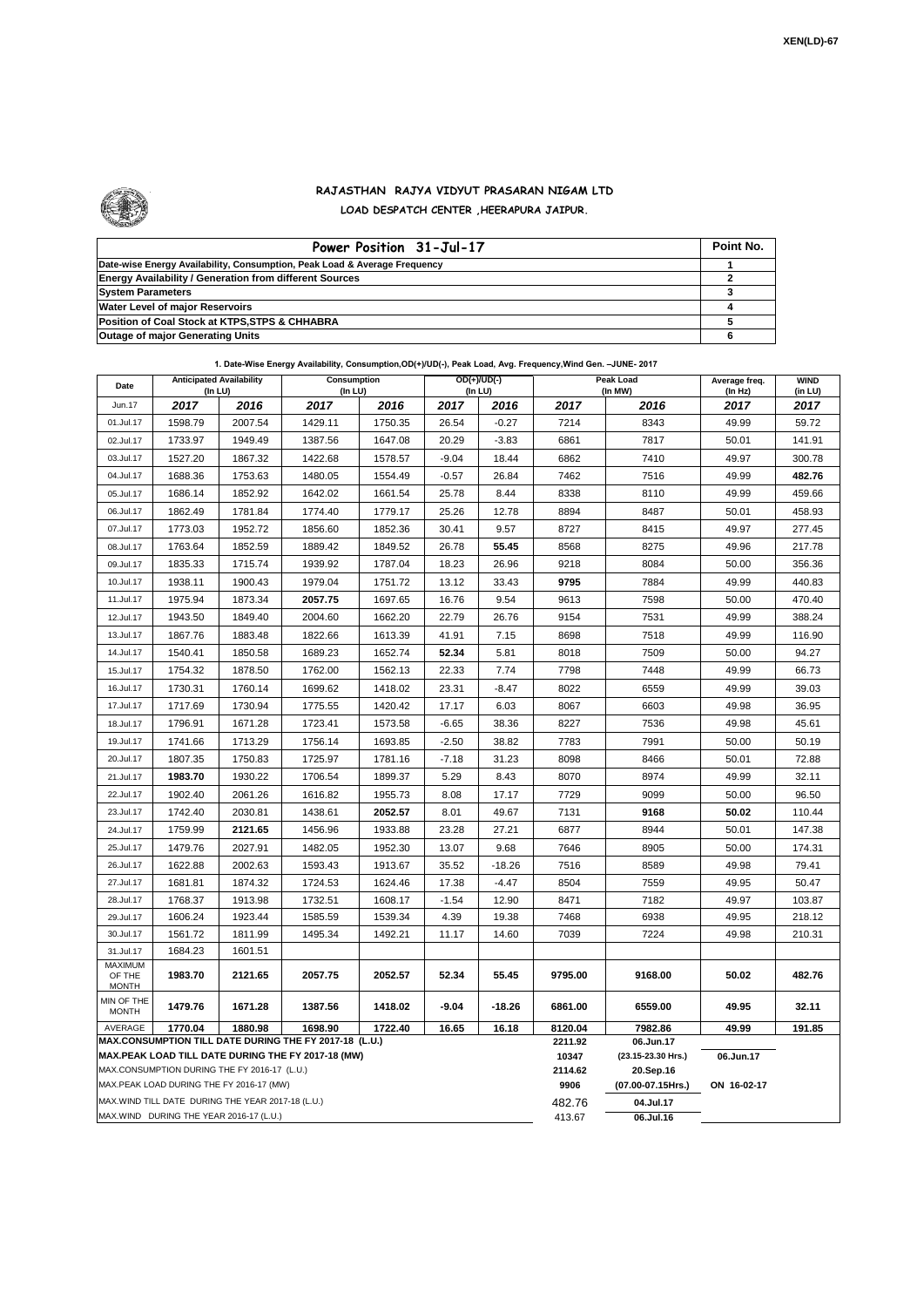|  | 2. Anticipated Availability/Generation From Different Sources |  |  |  |
|--|---------------------------------------------------------------|--|--|--|
|--|---------------------------------------------------------------|--|--|--|

|              | (In LU)                                                |                   |                   |                   |                   |                 |                   |                   |                   |                   |  |  |
|--------------|--------------------------------------------------------|-------------------|-------------------|-------------------|-------------------|-----------------|-------------------|-------------------|-------------------|-------------------|--|--|
| S.No.        | Sources Available to Rajasthan /                       | Prior             | Prior             | Actual            | Prior             | Prior           | Actual            | Prior             | Prior             | Actual            |  |  |
|              | Installed Capacity as on 30.09.2016                    | assessment        | assessment        | Energy            | assessment        | assessment      | Energy            | assessment        | assessment        | Energy            |  |  |
|              | (In MW)                                                | of Avail. For     | of Avail.         | Received          | of Avail. For     | of Avail.       | Received          | of Avail. For     | of Avail.         | Received          |  |  |
|              |                                                        | next Dav          | 28-Jul-17         |                   | next Dav          | 29-Jul-17       |                   | next Dav          | 30-Jul-17         |                   |  |  |
| 1            | KTPS (1240/1240)                                       | 42.00             | 42.00             | 39.46             | 84.00             | 42.00           | 44.75             | 84.00             | 84.00             | 73.14             |  |  |
| $\mathbf{2}$ | STPS (1500/1500)                                       | 55.00             | 55.00             | 46.16             | 55.00             | 55.00           | 46.72             | 55.00             | 55.00             | 43.62             |  |  |
| 3            | DHOLPUR GAS CCPP (330/330)                             | 0.00              | 0.00              | 0.00              | 0.00              | 0.00            | 0.00              | 0.00              | 0.00              | 0.00              |  |  |
| 4            | RAMGARH (273.5/273.5)                                  | 46.00             | 45.00             | 45.78             | 46.00             | 46.00           | 46.22             | 46.00             | 46.00             | 46.22             |  |  |
| 5            | RAPP-A(200/200)                                        | 36.00<br>0.00     | 36.00             | 40.11             | 36.00             | 36.00           | 40.23             | 36.00             | 36.00             | 40.19             |  |  |
| 6<br>7       | MAHI (140/140)<br>CHAMBAL (RPS+JS) (135.5/271)         | 0.00              | 0.00<br>0.00      | 0.00<br>2.84      | 0.00<br>0.00      | 0.00<br>0.00    | 0.00<br>20.29     | 0.00<br>0.00      | 0.00<br>0.00      | 0.00<br>0.00      |  |  |
| 8            | GIRAL LIGNITE (250/250)                                | 0.00              | 0.00              | 0.00              | 0.00              | 0.00            | 0.00              | 0.00              | 0.00              | 0.00              |  |  |
| 9            | CHHABRA TPS 1000/1000)                                 | 162.00            | 218.00            | 319.17            | 162.00            | 162.00          | 222.65            | 162.00            | 162.00            | 213.86            |  |  |
| 10           | ADANI (TPS) + KALISINDH (TPS)<br>(1200+1200/1320+1200) | 280.00            | 423.60            | 323.10            | 284.00            | 280.00          | 238.56            | 424.00            | 284.00            | 254.17            |  |  |
| 11           | WIND FARM (3980.40/4119.15)                            | 160.00            | 80.00             | 103.87            | 160.00            | 160.00          | 218.12            | 240.00            | 160.00            | 210.31            |  |  |
| 12<br>13     | SOLAR POWER(737.70/1295.70)<br>CAPTIVE POWER PLANTS    | 0.00<br>0.00      | 0.00<br>0.00      | 0.00<br>0.00      | 0.00<br>0.00      | 0.00<br>0.00    | 0.00<br>0.00      | 0.00<br>0.00      | 0.00<br>0.00      | 0.00<br>0.00      |  |  |
| 14           | REGIONAL (INTRA STATE) O.A. (VLTPS)                    | 0.00              | 0.00              | 0.00              | 0.00              | 0.00            | 0.00              | 0.00              | 0.00              | 0.00              |  |  |
| 15           | OPEN ACCESS                                            | $-68.60$          | $-73.19$          | $-73.37$          | $-71.27$          | $-68.60$        | $-69.64$          | $-70.53$          | $-71.27$          | $-72.23$          |  |  |
| 16           | BIOMASS - (101.95/119.25)                              | 6.00              | 6.00              | 5.57              | 6.00              | 6.00            | 5.65              | 4.00              | 6.00              | 4.26              |  |  |
| 17           | BARSINGHSAR LTPS(250/250)                              | 25.00             | 31.00             | 29.70             | 25.00             | 25.00           | 25.28             | 25.00             | 25.00             | 23.91             |  |  |
| 18           | RAJWEST (1080/1080)                                    | 118.00            | 138.00            | 108.29            | 58.00             | 118.00          | 28.50             | 108.00            | 58.00             | 23.10             |  |  |
|              | <b>TOTAL (A): 1-18</b><br><b>BBMB COMPLEX</b>          | 861.40            | 1001.41           | 990.68            | 844.73            | 861.40          | 867.33            | 1113.47           | 844.73            | 860.55            |  |  |
| 19           | a) BHAKRA(230.79/1516.3)                               | 35.27             | 33.86             | 34.96             | 35.27             | 35.27           | 34.95             | 35.24             | 35.27             | 34.99             |  |  |
|              | b) DEHAR (198/990)                                     | 29.48             | 29.48             | 29.64             | 29.48             | 29.48           | 29.26             | 29.32             | 29.48             | 29.19             |  |  |
|              | c) PONG (231.66/396)                                   | 30.81             | 24.92             | 27.30             | 12.37             | 30.81           | 17.09             | 22.73             | 12.37             | 19.79             |  |  |
|              | TOTAL : a TO c                                         | 95.56             | 88.26             | 91.90             | 77.12             | 95.56           | 81.30             | 87.29             | 77.12             | 83.97             |  |  |
| 20           | <b>CENTRAL STATIONS</b>                                |                   |                   |                   |                   |                 |                   |                   |                   |                   |  |  |
|              | d) SINGRAULI<br>(300/2000)                             | 88.26             | 78.61             | 78.11             | 88.69             | 88.26           | 85.10             | 61.56             | 88.69             | 80.38             |  |  |
|              | e) RIHAND<br>(310.24/3000)                             | 95.88             | 95.94             | 91.50             | 91.84             | 95.88           | 89.73             | 98.22             | 91.84             | 90.46             |  |  |
|              | f) UNCHAHAR-I(20/420)<br>q) UNCHAHAR-II& III(61/630)   | 0.32              | 0.70              | 1.97<br>7.79      | 1.71<br>20.72     | 0.32<br>1.45    | 2.16<br>7.82      | 0.00<br>0.02      | 1.71<br>20.72     | 1.46              |  |  |
|              | h) INDIRA GANDHI STPS(JHAJHAR) 0.00/1500)              | 1.45<br>0.00      | 2.60<br>0.00      | 0.00              | 0.00              | 0.00            | 0.00              | 0.00              | 0.00              | 6.80<br>0.00      |  |  |
|              | i) NCTPS DADRI St-II (43.22/980) +<br>DADRI-TH         | 0.84              | 1.83              | 5.17              | 2.67              | 0.84            | 3.95              | 7.90              | 2.67              | 4.74              |  |  |
|              | j) DADRI GAS (77/830)                                  | 2.79              | 3.71              | 1.85              | 3.57              | 2.79            | 1.77              | 2.42              | 3.57              | 1.74              |  |  |
|              | k) ANTA<br>(83.07/419)                                 | 0.00              | 0.00              | 0.00              | 0.00              | 0.00            | 0.00              | 0.00              | 0.00              | 0.00              |  |  |
|              | I) AURAIYA<br>(61.03/663)                              | 0.00              | 0.00              | 0.00              | 0.00              | 0.00            | 0.00              | 0.00              | 0.00              | 0.00              |  |  |
|              | m) NAPP<br>(44/440)                                    | 9.12              | 9.12              | 9.12              | 9.14              | 9.12            | 9.12              | 9.12              | 9.14              | 9.14              |  |  |
|              | n) RAPP-B<br>(125/440)                                 | 31.09             | 31.09             | 31.09             | 31.09             | 31.09           | 31.09             | 31.09             | 31.09             | 31.09             |  |  |
|              | o) RAPP-C<br>(88/440)                                  | 20.58             | 20.58             | 20.58             | 20.58             | 20.58           | 20.58             | 20.58             | 20.58             | 20.58             |  |  |
| p)           | <b>SALAL</b><br>(20.36/690)<br>q) URI<br>(70.37/720)   | 4.76<br>16.76     | 4.76<br>15.84     | 4.69<br>15.64     | 4.64<br>16.76     | 4.76<br>16.76   | 4.61<br>16.72     | 4.79<br>16.76     | 4.64<br>16.76     | 4.65<br>16.76     |  |  |
|              | r) TANAKPUR<br>(10.86/94)                              | 2.51              | 2.50              | 2.48              | 2.51              | 2.51            | 2.46              | 2.51              | 2.51              | 2.46              |  |  |
|              | s) CHAMERA - (105.84/540)                              | 25.15             | 25.15             | 25.15             | 25.15             | 25.15           | 25.15             | 25.15             | 25.15             | 25.15             |  |  |
|              | t) CHAMERA-II (29.01/300)                              | 6.96              | 6.33              | 6.33              | 6.96              | 6.96            | 6.96              | 6.72              | 6.96              | 6.79              |  |  |
|              | u) CHAMERA-III (25.21/231)                             | 6.02              | 6.02              | 6.02              | 5.97              | 6.02            | 6.02              | 6.02              | 5.97              | 6.00              |  |  |
|              | v) DHAULIGANGA (27/280)                                | 6.50              | 6.50              | 6.50              | 6.42              | 6.50            | 6.50              | 6.42              | 6.42              | 6.42              |  |  |
|              | w) DULHASTI (42.42/390)                                | 2.64              | 10.09             | 10.09             | 10.09             | 2.64            | 2.64              | 10.10             | 10.09             | 10.09             |  |  |
|              | x) SEWA (13/120)                                       | 3.28              | 3.28              | 3.28              | 3.28              | 3.28            | 3.28              | 3.28              | 3.28              | 3.28              |  |  |
|              | y) NJPC<br>(112.00/1500)+RAMPUR(31.808/412.02)         | 34.83             | 34.83             | 34.83             | 34.83             | 34.83           | 34.83             | 33.48             | 34.83             | 20.65             |  |  |
|              | z) TEHRI (75/1000)                                     | 15.96             | 15.75             | 15.75             | 16.38             | 15.96           | 15.99             | 16.56             | 16.38             | 16.38             |  |  |
|              | aa) KOTESHWR (33.44/400) + PARBATI3                    | 20.40             | 20.40             | 33.72             | 20.40             | 20.40           | 35.57             | 20.40             | 20.40             | 35.73             |  |  |
|              | (56.73/520)<br>ab) TALA                                | 3.68              | 3.65              | 3.65              | 3.68              | 3.68            | 3.68              | 3.67              | 3.68              | 3.68              |  |  |
|              | ac) MUNDRA UMPP (380/4000)                             | 85.92             | 87.30             | 82.58             | 87.22             | 85.92           | 77.53             | 48.02             | 87.22             | 74.06             |  |  |
|              | ad) SASAN (372/3960)                                   | 68.35             | 78.66             | 69.53             | 65.71             | 68.35           | 55.70             | 43.88             | 65.71             | 38.94             |  |  |
|              | ae) FRKKA+KHLGN+TLCHR (70.18/3940)                     | 15.33             | 24.44             | 14.27             | 18.08             | 15.33           | 15.50             | 0.00              | 18.08             | 9.38              |  |  |
|              | af) URS POWER(DADRI TH-I)                              | 0.00              | 0.00              | 0.00              | 0.00              | 0.00            | 0.00              | 0.00              | 0.00              | 0.00              |  |  |
|              | TOTAL SCHEDULE(a TO af)                                | 664.94            | 677.94            | 673.59            | 675.22            | 664.94          | 645.76            | 565.93            | 675.22            | 610.76            |  |  |
|              | LOSSES                                                 | $-11.09$          | $-12.41$          | $-22.92$          | $-11.20$          | $-11.09$        | $-22.01$          | $-5.56$           | $-11.20$          | $-20.69$          |  |  |
| 21           | NET SCHEDULED<br>BILATERAL (REG.) EXCL. BANKING        | 653.84<br>26.35   | 665.53<br>26.35   | 650.67<br>26.35   | 664.01<br>26.35   | 653.84<br>26.35 | 623.75<br>26.35   | 560.37<br>26.41   | 664.01<br>26.35   | 590.07<br>18.11   |  |  |
|              |                                                        |                   |                   |                   |                   |                 |                   |                   |                   |                   |  |  |
| 22           | <b>BANKING</b><br>BILATERAL(INTER-REG.).               | $-48.17$<br>57.68 | $-48.17$<br>55.87 | $-48.17$<br>48.78 | $-48.17$<br>57.68 | $-48.17$        | $-48.17$<br>55.76 | $-48.10$<br>52.91 | $-48.17$<br>55.92 | $-48.17$<br>45.53 |  |  |
| 23           | EXCLUDING (ISOA & BANKING)                             |                   |                   |                   |                   | 56.15           |                   |                   |                   |                   |  |  |
| 24           | <b>INTER STATE OPEN ACCESS</b><br>(BILATERAL+IEX)      | 68.60             | 73.19             | 73.37             | 69.27             | 68.60           | 69.64             | 70.53             | 69.27             | 72.23             |  |  |
| 25           | INDIAN ENERGY EXCHANGE                                 | $-13.47$          | $-7.62$           | $-7.62$           | $-54.15$          | $-13.47$        | $-13.47$          | $-91.37$          | $-54.15$          | $-54.15$          |  |  |
|              | <b>TOTAL(B): (19 TO 25)</b>                            | 744.84            | 766.96            | 743.37            | 714.99            | 744.84          | 713.87            | 570.75            | 714.99            | 623.62            |  |  |
|              | TOTAL GENERATION (A +B) : 1 TO<br>25                   |                   |                   | 1734.05           |                   |                 | 1581.19           |                   |                   | 1484.16           |  |  |
|              | OVER DRAWAL (+)/UNDER<br>DRAWAL (-)                    |                   |                   | $-1.54$           |                   |                 | 4.39              |                   |                   | 11.17             |  |  |
|              | <b>GRAND TOTAL</b>                                     | 1606.24           | 1768.37           | 1732.51           | 1559.72           | 1606.24         | 1585.58           | 1684.22           | 1561.72           | 1495.33           |  |  |
|              | LAST YEAR                                              | 1923.44           | 1913.98           | 1608.17           | 1811.99           | 1923.44         | 1539.35           | 1601.51           | 1811.99           | 1497.81           |  |  |